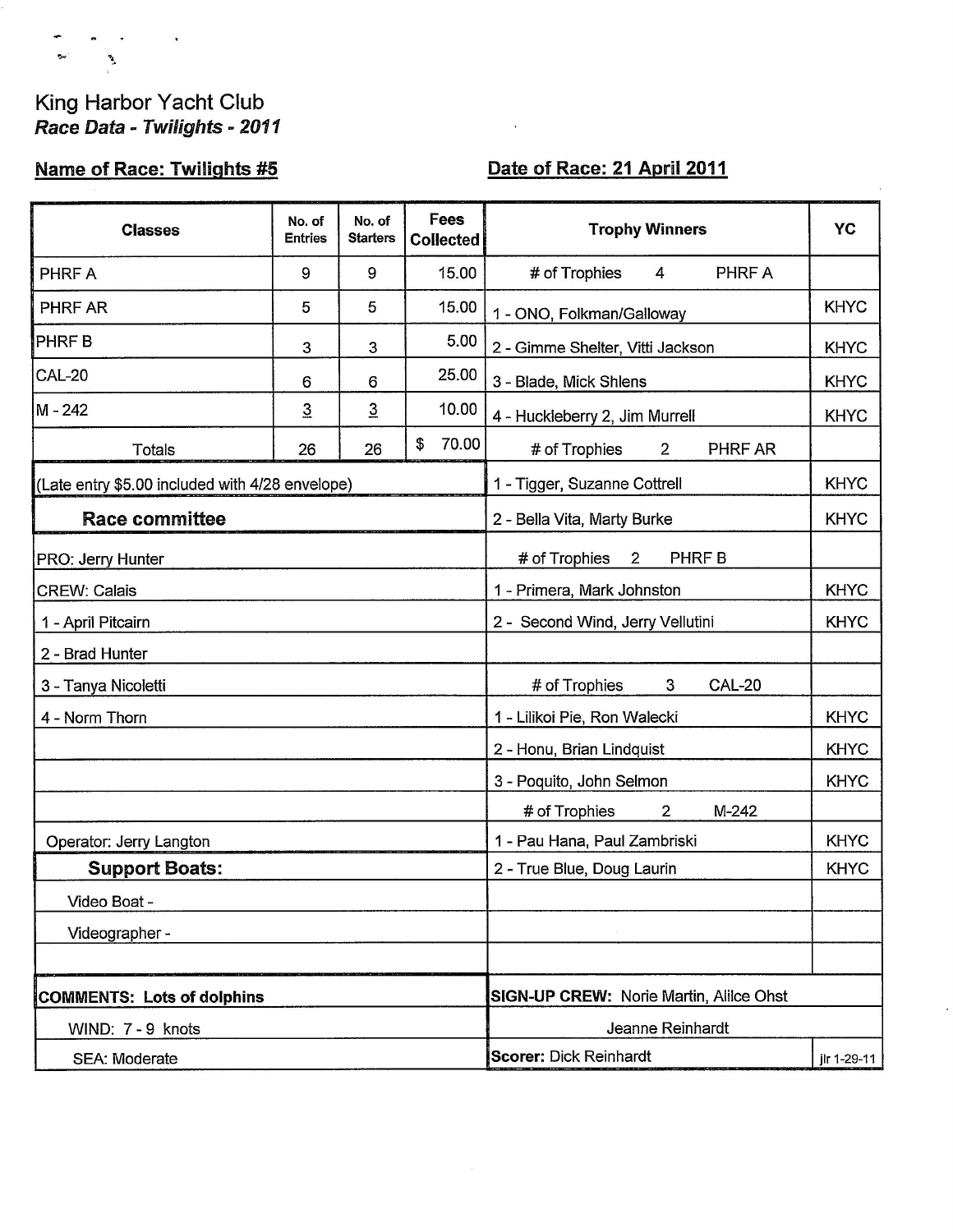| Race Date: 21 Apr 2011    |                | Wind Speed: 7-9 KNOTS   |                                    | pro: Jerry Hunter |                       |                               |                          |                               |             |                         |
|---------------------------|----------------|-------------------------|------------------------------------|-------------------|-----------------------|-------------------------------|--------------------------|-------------------------------|-------------|-------------------------|
|                           | Div<br>Rank    | <b>Boat Name</b>        | Sail No.                           | <b>Rating</b>     | Finish<br><b>Time</b> | <b>Elapsed</b><br><b>Time</b> | Corrected<br><b>Time</b> | Owner / Skipper               | Club        | <b>Boat Type</b>        |
| PHRF-A                    |                |                         | Time on Time / Start Time 18:20:00 |                   |                       |                               |                          |                               |             |                         |
|                           | 1              | <b>ONO</b>              | 32551                              | 54                | 19:20:38              | 01:00:38                      | 01:05:15                 | Mark Folkman                  | <b>KHYC</b> | Olson 40                |
|                           | $\overline{c}$ | Gimme Shelter *         | 7800                               | 78                | 19:23:40              | 01:03:40                      | 01:05:54                 | Vitti Jackson                 | <b>KHYC</b> | Martin 243              |
|                           | 3              | Blade *                 | 103                                | 39                | 19:20:07              | 01:00:07                      | 01:06:21                 | Mick Shlens                   | <b>KHYC</b> | Melges 30               |
|                           | 4              | Huckleberry 2 *         | 15                                 | 54                | 19:21:43              | 01:01:43                      | 01:06:25                 | Jim Murrell                   | <b>KHYC</b> | Farr 30                 |
|                           | 5              | E-ticket                | 184                                | 96                | 19:26:36              | 01:06:36                      | 01:07:01                 | Larry Scarbrough              | <b>KHYC</b> | Melges 24               |
|                           | 6              | Dark & Stormy **        | 129                                | 48                | 19:23:43              | 01:03:43                      | 01:09:15                 | Alicia Minana                 | <b>KHYC</b> | Henderson <sub>30</sub> |
|                           | 7              | <b>Flying Dutchman</b>  | 87027                              | 93                | 19:31:40              | 01:11:40                      | 01:12:27                 | Rudy VanKreuningen            | <b>KHYC</b> | Hobie 33                |
|                           | 8              | Velociraptor*           | 46470                              | 138               | 19:37:05              | 01:17:05                      | 01:12:50                 | Wilfred Poiesz                | <b>KHYC</b> | <b>B25</b>              |
|                           | 9              | No Way !! *             | 28124                              | 138               | 19:40:01              | 01:20:01                      | 01:15:36                 | Don Souther                   | <b>KHYC</b> | $B-25$                  |
| $\operatorname{DNC}$      | 10             | Calais                  | 46575                              |                   |                       |                               |                          | Jerry Hunter                  | <b>KHYC</b> | Cencho 33               |
| PHRF-A(R)                 |                | Time on Time /          | Start Time 18:25:00                |                   |                       |                               |                          |                               |             |                         |
|                           | 1              | Tigger (ar)             | 42757                              | 84                | 19:32:20              | 01:07:20                      | 01:09:02                 | Suzanne Cottrell              | <b>KHYC</b> | J 33                    |
|                           | $\overline{c}$ | Bella Vita (ar)         | 56136                              | 81                | 19:33:06              | 01:08:06                      | 01:10:09                 | Marty Burke                   | <b>KHYC</b> | Beneteau 36-7           |
|                           | 3              | Nitro                   | 97626                              | 84                | 19:33:34              | 01:08:34                      | 01:10:18                 | John Messenger/ Al Castillion | <b>KHYC</b> | J33                     |
|                           | 4              | Sidekick $*$ (ar)       | 42301                              | 75                | 19:33:26              | 01:08:26                      | 01:11:10                 | <b>Bill Webster</b>           | <b>KHYC</b> | $J-37$                  |
|                           | 5              | Priorities <sup>*</sup> | 87309                              | 93                | 19:37:42              | 01:12:42                      | 01:13:29                 | Bob Cole                      | <b>KHYC</b> | Olson 30                |
| <b>PHRF-B</b>             |                | Time on Time /          | Start Time 18:30:00                |                   |                       |                               |                          |                               |             |                         |
|                           | 1              | Primera                 | 27871                              | 144               | 19:14:20              | 00:44:20                      | 00:41:31                 | Mark Johnston                 | <b>HYC</b>  | Col 30                  |
|                           | $\overline{c}$ | Second Wind*            | 97668                              | 222               | 19:21:22              | 00:51:22                      | 00:43:15                 | Jerry Vellutini               | <b>KHYC</b> | Cal 25                  |
|                           | 3              | Impulsive *             | 33815                              | 153               | 19:17:15              | 00:47:15                      | 00:43:41                 | Dan Laverty                   | <b>RBYC</b> | Impulse 26              |
| <b>DNC</b>                | 4              | Proper Lady             | 57935                              |                   |                       |                               |                          | Bob Cash                      | <b>KHYC</b> | Islander 32             |
| $\ensuremath{\text{DNC}}$ | 4              | True Blue               | 97264                              |                   |                       |                               |                          | David Doeh                    | <b>KHYC</b> | Martin 242              |
|                           |                |                         |                                    |                   |                       |                               |                          |                               |             |                         |

## **2010 Twilights at KHYC #5**

**King Harbor Yacht Club**